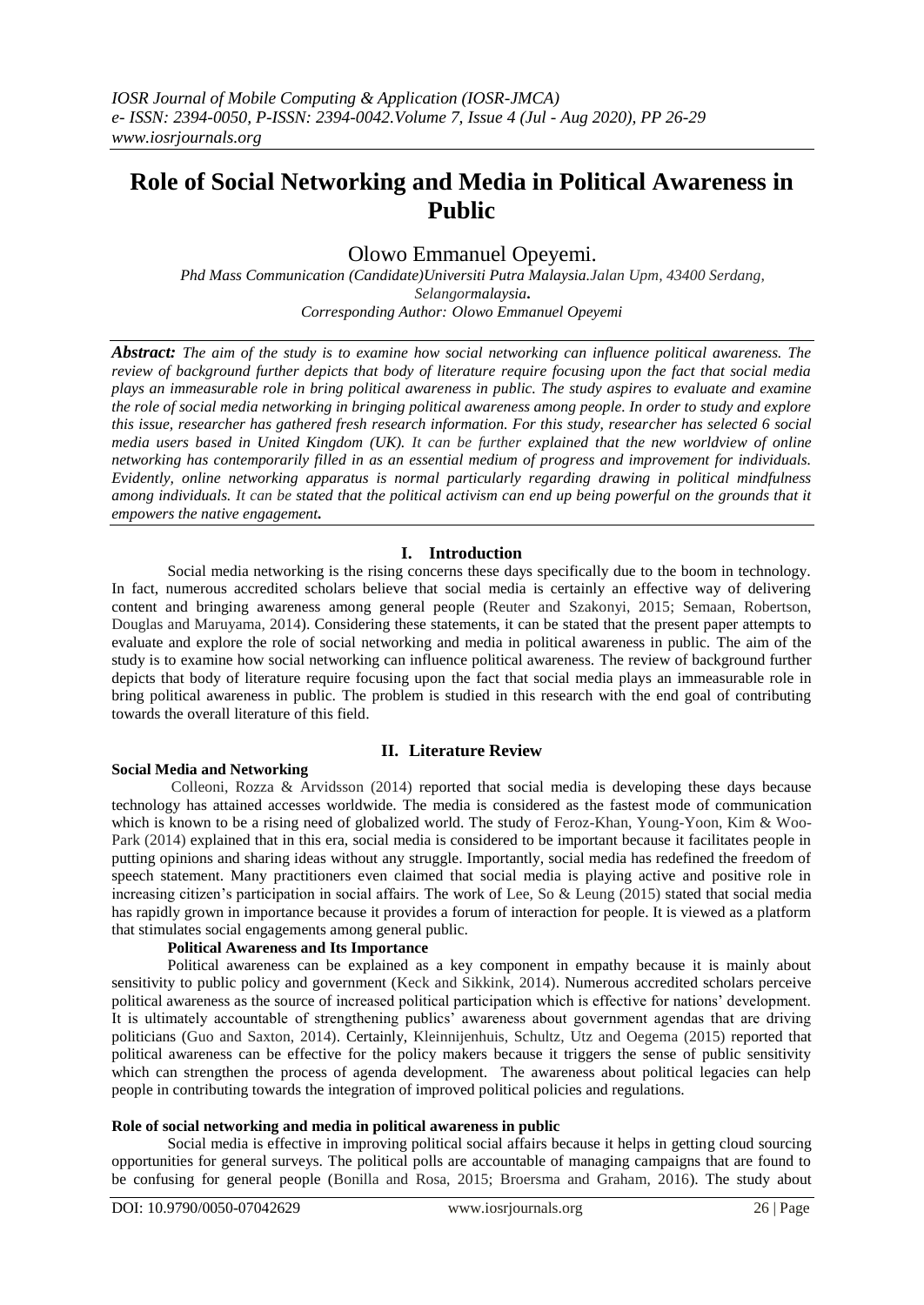political news and regulations can facilitate in greatly arranging momentums within legal representatives of society. The impacts of political struggles are significant for the development or damage of the society (Lee, Choi, Kim and Kim, 2014).

The social media is also considered as a source of knowledge because user generated contents works as a discussion forum for people. With user generated content and easy discussion forums are found to be extending knowledgeable capacities for connecting emotive and cognitive means. With certain knowledgeable capacities, people are able to make better judgments about political decisions (McDonald and Thompson, 2016; Keck and Sikkink, 2014; Couldry, Livingstone and Markham, 2016). In accordance to Loader, Vromen & Xenos (2016), social media is internet's leading online community that is considered for sharing ideas, opinions and perception with the end goal of making an impact. The fundamental idea of social media polls is to generate ideas and opinions of people specifically about the certain political movements. As per the study of Wukich (2016), social media has rapidly grown in recent decades. The significant development in social media has proved to be important and successful for electoral campaigns and political participation. The political activism can turn out to be effective because it stimulates the citizen engagement. Politically, elections are held accountable for developing central role in governmental representations. The study completed by Boulianne (2016) declared that personal communication via social media intends to bring political parties closer with the potential of interactions and engagements.

Surely, Skoric, Zhu, Goh & Pang (2016) revealed that political mindfulness can be compelling for the approach producers since it triggers the feeling of open affectability which can fortify the procedure of plan improvement. Precisely, Wukich (2016); Loader, Vromen & Xenos (2016) expressed that online networking has quickly developed in significance since it gives a discussion of cooperation to individuals. It is seen as a stage that fortifies social engagements among overall population. According to the investigation of Kleinnijenhuis, Schultz, Utz & Oegema (2015), online networking has quickly developed in late decades. The critical advancement in online networking has turned out to be essential and effective for appointive crusades and political investment. Then again, individual correspondence by means of web-based social networking expects to acquire potential for political gatherings terms of including votes. In likewise manner, Skoric, Zhu, Goh, & Pang (2016) contended that lawmakers can successfully correspondence with residents. It can likewise encourage in channelizing reactions and responses of individuals since it en large the odds of quick correspondence. The online created talks about expand subjects interest in broad daylight occasions.

#### **III. Methodology**

The selection of suitable methodology is essential in every research study. The research can be carried out using primary or secondary sources. In primary method, data for the study is gathered via carrying out surveys and observations whereas secondary data is accumulated via review of past studies and publications (Creswell, 2014). The study aspires to evaluate and examine the role of social media networking in bringing political awareness among people. In order to study and explore this issue, researcher has gathered fresh research information. For this study, researcher has selected 6 social media users based in UK. The sample was selected randomly via online media with the end goal of saving time and resource for the study. The selected sample was interviewed online so as to record their responses and views about research issue. The responses of participants were decoded and analyzed using ethnographic content analysis technique.

#### **IV. Findings and DiscussionThe obtained findings so far are demonstrated as;**

The first question of the interview asked about the importance of social media. In response to this particular question, manager said that:

"*Social media is an ultimate source of communication because it is widespread, affordable and fast. The media is said to be playing an important in bringing awareness among people. In almost every aspect of human life,* 

*social media is accountable of providing convenience and easiness.*"

In addition, another manager said that:

*"The social media trends are playing a significant role in improving brand awareness among people specifically about the political affairs of the society. It is likely to strengthen the engagement among people towards the development of political structures in the society."*

The second question of the interview section inquired about political awareness and its importance in the country. For this statement, manager said that:

*"Political awareness is briefly related with the development of acknowledgement and recognition among people about certain policies and regulations."*

In addition, another manager said that:

*"The internet is considered as a base of existence because it formulates the arguments relating to everyday living and surrounding. Accordingly, it can be explained that social media is playing an important*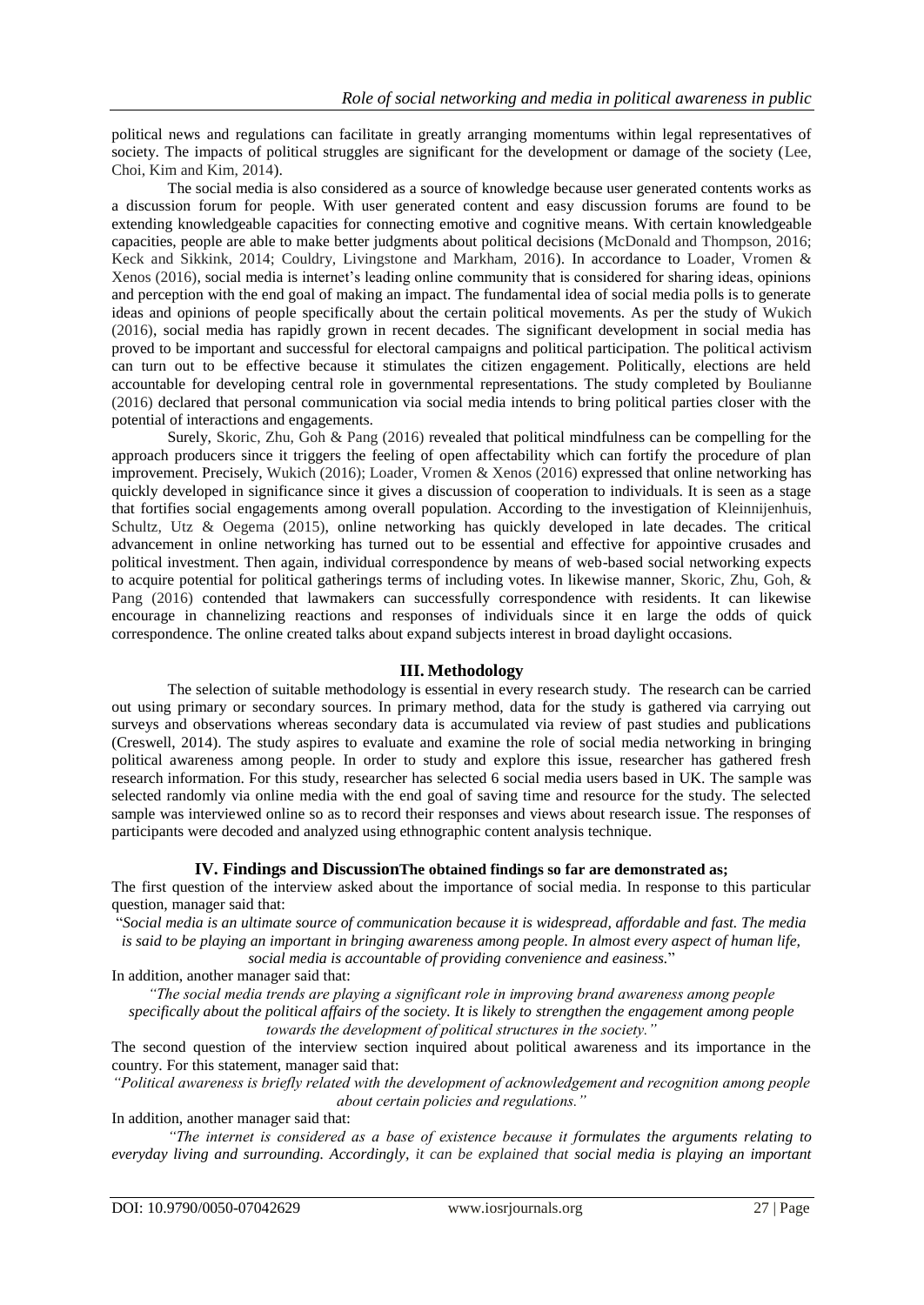*role in strengthening everyday life needs and demands of people. Precisely, it is influencing the living standards of individuals."*

Moreover, another question of the interview section inquired about the role of social media in bringing political awareness among people. In response to this question, manager said that:

*"Alternatively, personal communication via social media intends to bring potential for political parties in terms of including votes. Online political engagement can play a significant role in generating mass media because it aspires to support participation in numerous different events and personal networks. The messages being posted on social media platforms are likely to generate access for people specifically in terms of developing political relationships."*

In addition, another manager said that:

*"The mindfulness about political inheritances can help individuals in contributing towards the coordination of enhanced political arrangements and directions. Numerous professionals even guaranteed that* 

*online networking is assuming dynamic and positive part in expanding resident's interest in get-togethers."* For another relevant question, managers were inquired about the developments in political awareness due to social media networking. In response to this question, manager said that:

*"The online political movements are effective in empowering women because it engages them in decision making. Certainly, women in decision making role can play a major role in improving the effectiveness of political practices. The social media is effective in terms of redefining the concept of citizenship and political participation. The political participation is effective for the national development because it shares innovative and reasonable ideas."*

In addition, other manager said that:

"*The informal practices can strengthen the way people are effective in strengthening evidence based investigation for political issues and problems. The findings further explained that the media is considered as the quickest method of correspondence which is known to be a rising need of globalized world. It can be clarified that in this time, online networking is thought to be imperative since it encourages individuals in putting sentiments and sharing thoughts with no battle. Critically, online networking has re-imagined the right to speak freely articulation."*

Considering the findings, it can the internet is considered to be significantly effective in terms of offering political news and possibilities. The internet has found to be accelerating an effective participation that is requires self-fulfilling prophecy. The new paradigm of social media has contemporarily served as an important medium of change and development for people. Apparently, social media tool is common specifically in terms of engaging political awareness among people. It is providing a medium for people to connect and virtually engage with different communities that can serve news ways and possibilities for new knowledgeable prospects. The study of Skoric, Zhu, Goh & Pang (2016) supported the fact that in this advanced world, the generation is said to be the generation of cyber reporters who are significantly inclined to technology. The work of Utz (2016) argued that politicians are able to effectively communication with citizens. It can also facilitate in channelizing responses and reactions of people because it augument the chances of fast communication. The online generated debates augment citizen's participation in public events. Politically, races are considered responsible for creating focal part in administrative portrayals. The investigation finished by Kleinnijenhuis, Schultz, Utz & Oegema (2015) announced that individual correspondence by means of online networking expects to carry political gatherings nearer with the capability of connections and engagements. Loader, Vromen & Xenos (2016) explained that it is giving a medium to individuals to associate and for all intents and purposes connect with various groups that can serve news ways and conceivable outcomes for new proficient prospects.

#### **V. Conclusion**

In conclusion, it can be stated that social media trends are effective in contributing towards the overall awareness and engagement of people. To be specific, social media is actively playing a role in strengthening political awareness people. In addition, it can be further stated that social media trends can augment the awareness and engagement of citizens in political affairs. It improves legislative and legal aspects of elections and related campaigns. Precisely, it can be further explained that online political developments are viable in enabling ladies since it draws in them in basic leadership. Absolutely, ladies in basic leadership part can assume a noteworthy part in enhancing the viability of political practices. The online networking is compelling as far as reclassifying the idea of citizenship and political cooperation. The political support is compelling for the national advancement since it shares imaginative and sensible thoughts. The casual practices can reinforce the way individuals are powerful in fortifying confirmation based examination for political issues and issues.